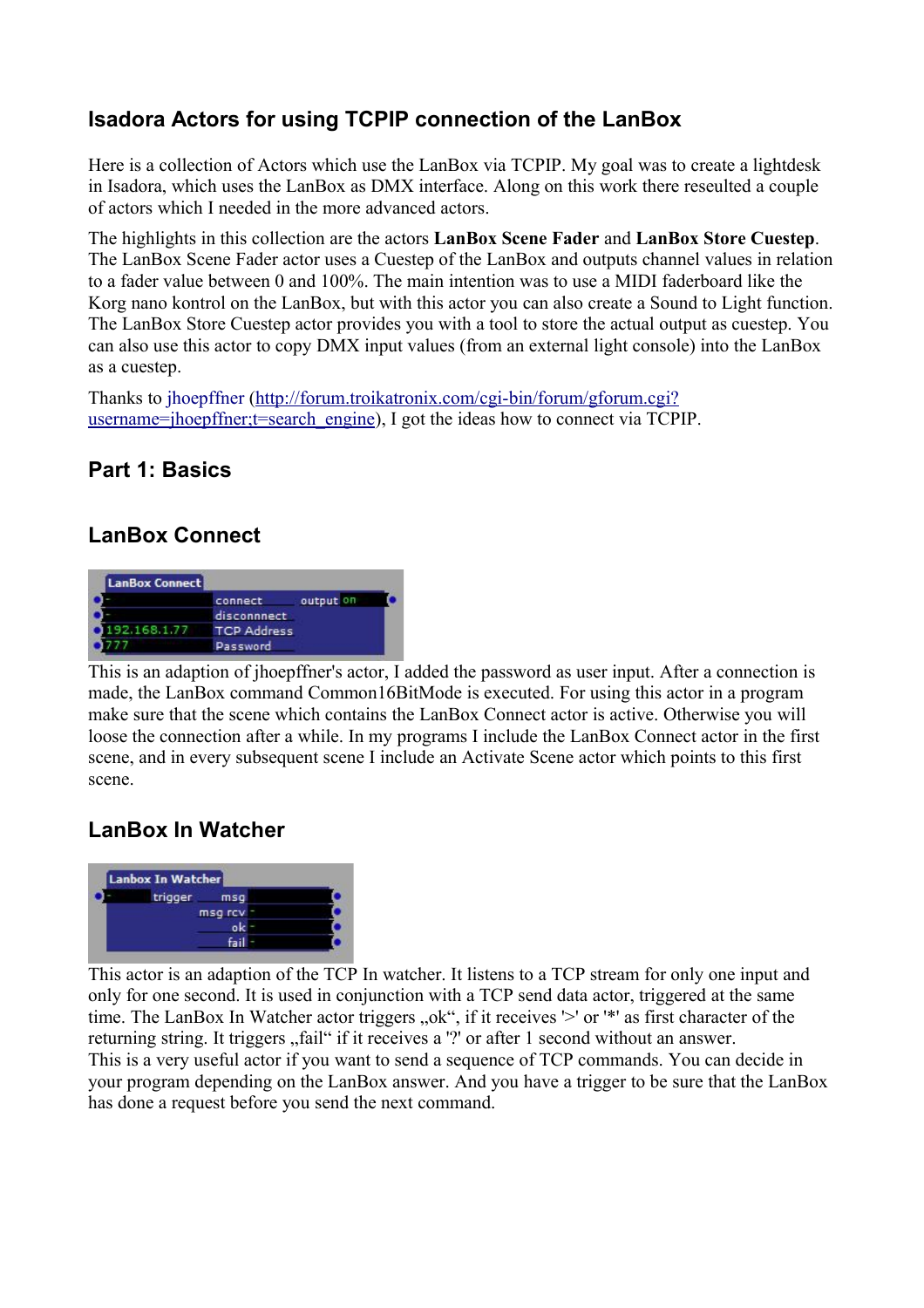## **LanBox Channel Fader**



With this actor you get access to the channel value in a layer. Depending on the layer status, the channel value will be included in the DMX output. By LanBox default, Layer A is on top of all layers and in Copy mode. So for a first try, fade channel values in layer A (= layer 1).

Input parameters: fader, layer, channel.

### **LanBox Go**



This is a basic LanBox command. In this case it makes sense to put that into the Global Toolbox. If you have the programming of your cuesteps done, this actor activates the cuesteps in the desired layer.

Input parameters: layer, cuelist and cuestep, trigger.

### **LanBox GoNext**



This actor is even simpler, you trigger the next cuestep in the cuelist. Also makes sense to have this actor in the Global Toolbox.

Input parameters: layer, trigger.

### **Basic LanBox Commands**

The following list of LanBox commands can be found in the examples. These are mainly TCP Send Data actors with correct LanBox notation and the corresponding parameters as input values. The 'Get'- and 'Read'-commands are used in conjunction with the LanBox In Watcher, triggered at the same time. Please have a look at the examples. I did not put these actors to the Global Toolbox, since this would result in a lack of clarity in the toolbox. If you compare the following list with the LanBox commands, you will find a great deal ready to use with Isadora! I grouped the collection according to the List of Commands of the LanBox Reference Chart Version 3.01.

#### **General Commands**

Common16BitMode: Included in LanBoxConnect

CommonReboot

CommonSaveAll: Not documented in the Reference Chart 3.01. I found this command in the Command Chart version 1.1a2. I suppose that is equal to the Save LanBox Data command in LC Edit. After executing this command, the cuelists are stored and you can safely reboot or shut down the LanBox.

**Channel Control** ChannelSetData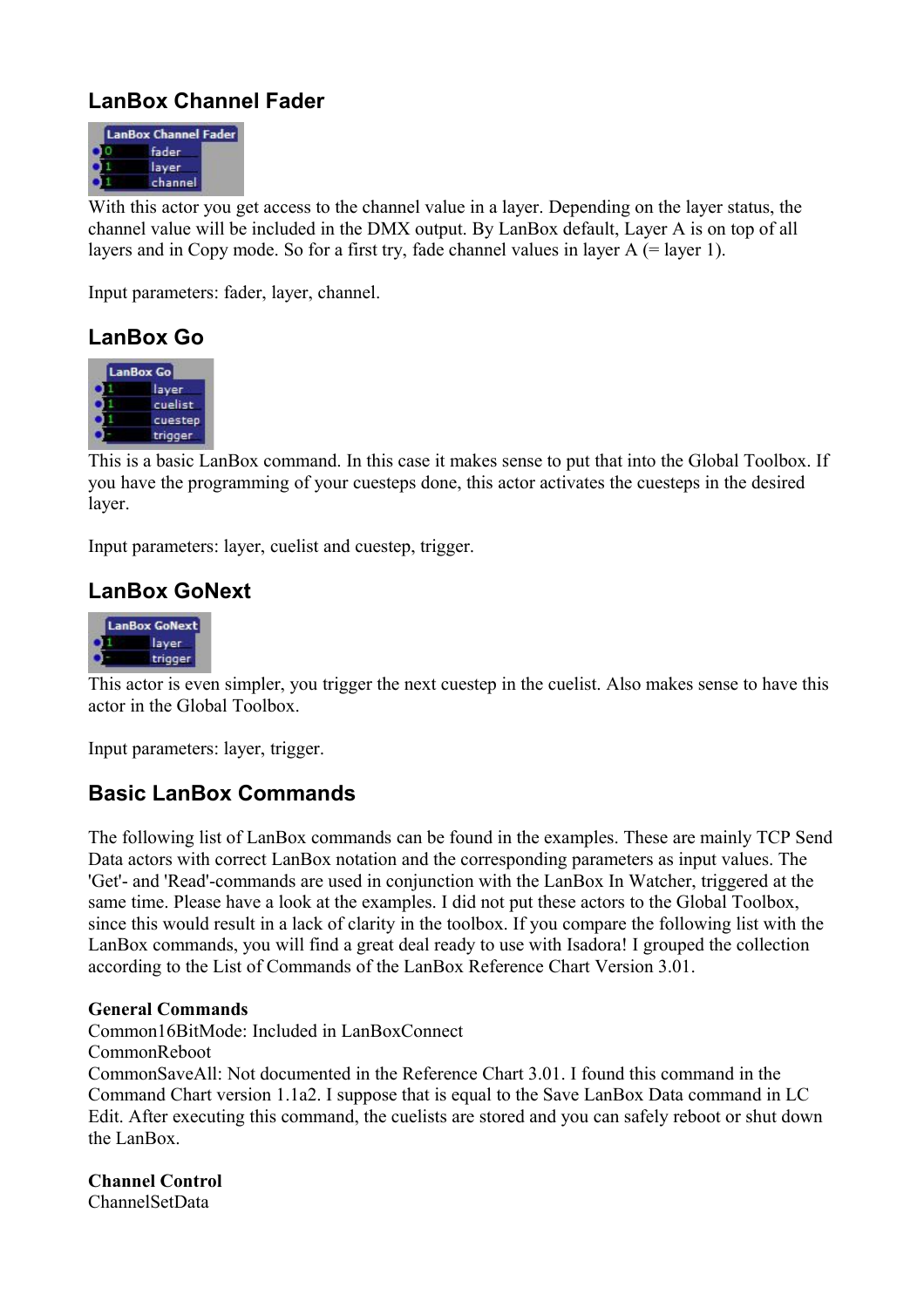ChannelReadData

ChannelReadData **ChannelReadData** layer = layer or buffer  $0<sup>255</sup>$ done layer layer = 254: Mixer channel val byte 255 ۰ layer = 255: DMX out val % 100 trigger  $layer = 252: DMX in$ layer = 1: Layer A

layer = 63: Layer BK

ChannelSetOutputEnable ChannelSetActive

#### **Layer General Control**

LayerGetStatus: LayerExist LayerExist trigger done Œ layer existing 1

LayerSetMixMode LayerConfigure: Create Layer and Delete Layer

#### **Layer Playback Control**

LayerGo: LanBox Go and LanBox GoNext LayerClear

#### **Layer Real Time Editing**

LayerSetEditRunMode LayerUsesCuelist CuelistCreate LayerInsertStep and LayerInsertStep Append LayerReplaceStep LayerSetCueStepType

LayerSetCueStepParameters: all Cuestep parameters are set in a macro – LayerSetParameters

| <b>LayerSetParameters</b> |  |
|---------------------------|--|
| trigger done              |  |
| layer                     |  |
| step type                 |  |
| param 1                   |  |
| param <sub>2</sub>        |  |
| param <sub>3</sub>        |  |
| param 4                   |  |
| param 5                   |  |
| param 6                   |  |

### **Cue List Control**

CueListRead: all parameters of one cuestep are read in one macro: CueStepRead

| <b>CueStepRead</b> |             |  |
|--------------------|-------------|--|
| trigger            | step type 1 |  |
| cuelist            | param 1 3   |  |
| cuestep            | param 2 37  |  |
|                    | param 3 92  |  |
|                    | param 4 11  |  |
|                    | param 5 56  |  |
|                    | param 6 184 |  |
|                    |             |  |

CuelistRemoveStep.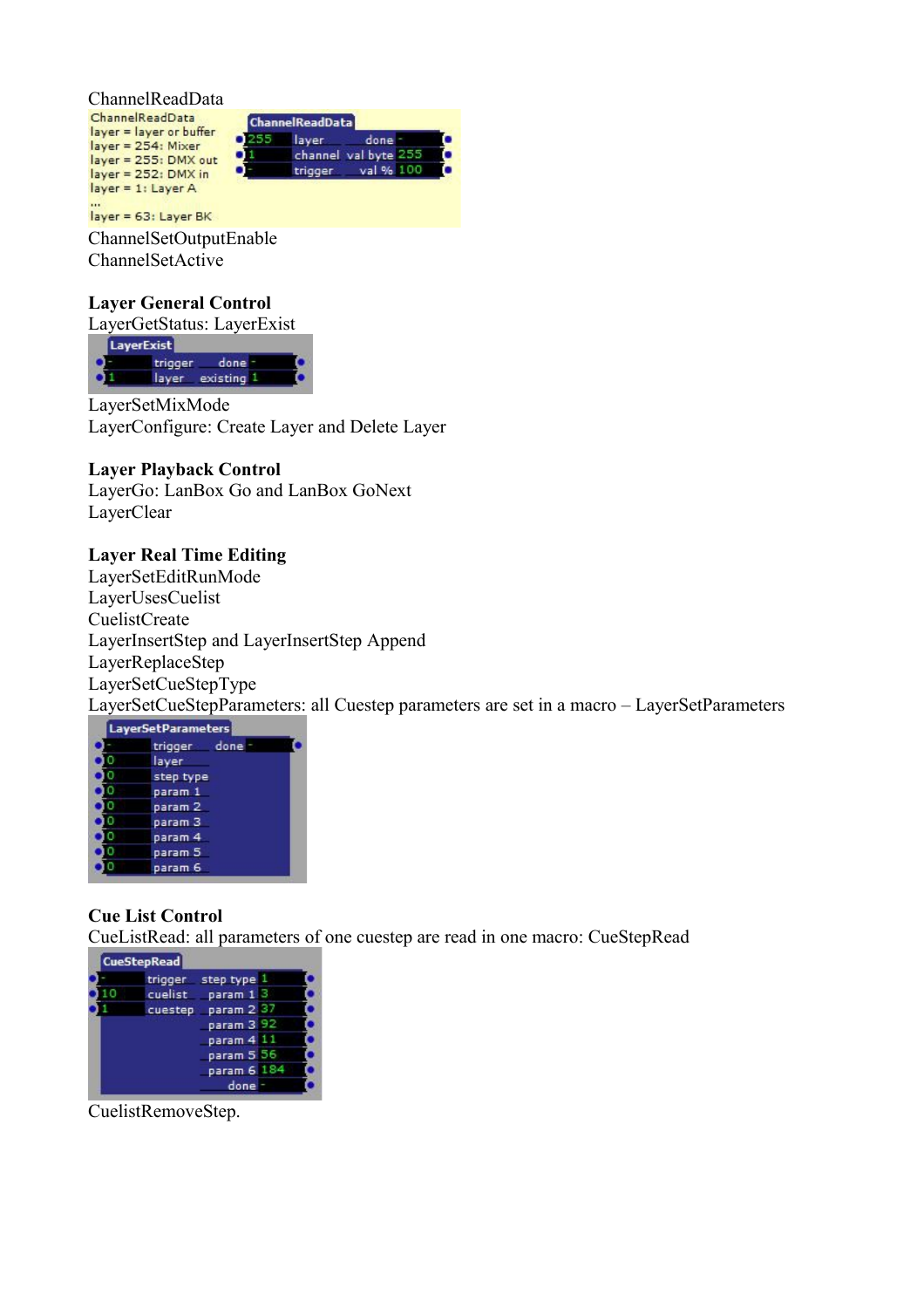## **Part 2: Applications**

### **LanBox Scene Fader**

| <b>LanBox Scene Fader</b> |           |  |
|---------------------------|-----------|--|
| fader 0-127 channels 5    |           |  |
| layer                     | update ok |  |
| cuelist                   | init ok - |  |
| cuestep                   |           |  |
| initialize                |           |  |
| update                    |           |  |

This actor is an improvement of the LanBox Submaster actor I put to the forum in march, see [http://forum.troikatronix.com/cgi-bin/forum/gforum.cgi?post=13725;t=search\\_engine#13725\)](http://forum.troikatronix.com/cgi-bin/forum/gforum.cgi?post=13725;t=search_engine#13725) With this actor you can send a DMX values, which are calculated by multiplying channel values of a given cuestep with a value between 0 and 100%. The idea was to have certain light scenes (i.e. cuesteps in the LanBox) on a fader and maybe adding this to a running cue. For example you want to have applause light, audience light or a follow spot separated from the rest of the show. This actor needs an init command, which creates a new layer and prepares it by switching to mix mode HTP. This new layer is on top of the existing layers, it's channel values are sent to the DMX output if they are highest of all layers. After initializing, a cuestep of the LanBox is read and calculations are made with every channel value (by multiplying with the fader value) and are written to the layer.

Every time the fader value comes from a positive value to zero, the cuestep values are updated, which means that changes in the input parameters cuelist and cuestep and changes in the LanBox memory are read. This auto-update functionality is the change between the old LanBox Submaster actor and this new one.

Input parameters:

fader 0-127: Because of the primary intention of using this actor in conjunction with a MIDI fader board, the range of the fader is from 0 to 127. The fader value determines the intensity of the cuestep. When going down from a positive value to zero, changes of the input parameters cuelist and cuestep are detected and the cuestep is loaded into the actor. If the requested cuestep does not exist, no channel values are sent to the layer.

layer: Integer from 1 to 63, the range of layers in the LanBox. In the LanBox terminology, these numbers correspond to Layer IDs from A to BK. Please use different numbers for every use of this actor.

cuelist: Integer from 1 to 999.

cuestep: Integer from 1 to 99. These parameters determine which cuestep is used in the actor. initialize: After connecting to the LanBox, this input should be triggered.

Output parameters:

channels: Here you see how many channels are used in this cuestep. Please note that the LanBox command for reading a cuestep provides not more than 250 channel values. I think that you can live with that limitation.

update ok: This trigger indicates that the requested cuestep exists and is read into the actor. init ok: After initializing this output is triggered. This is useful when initializing more than one LanBox Scene Fader Actor – you can chain all initialize triggers and get one input trigger for initializing all.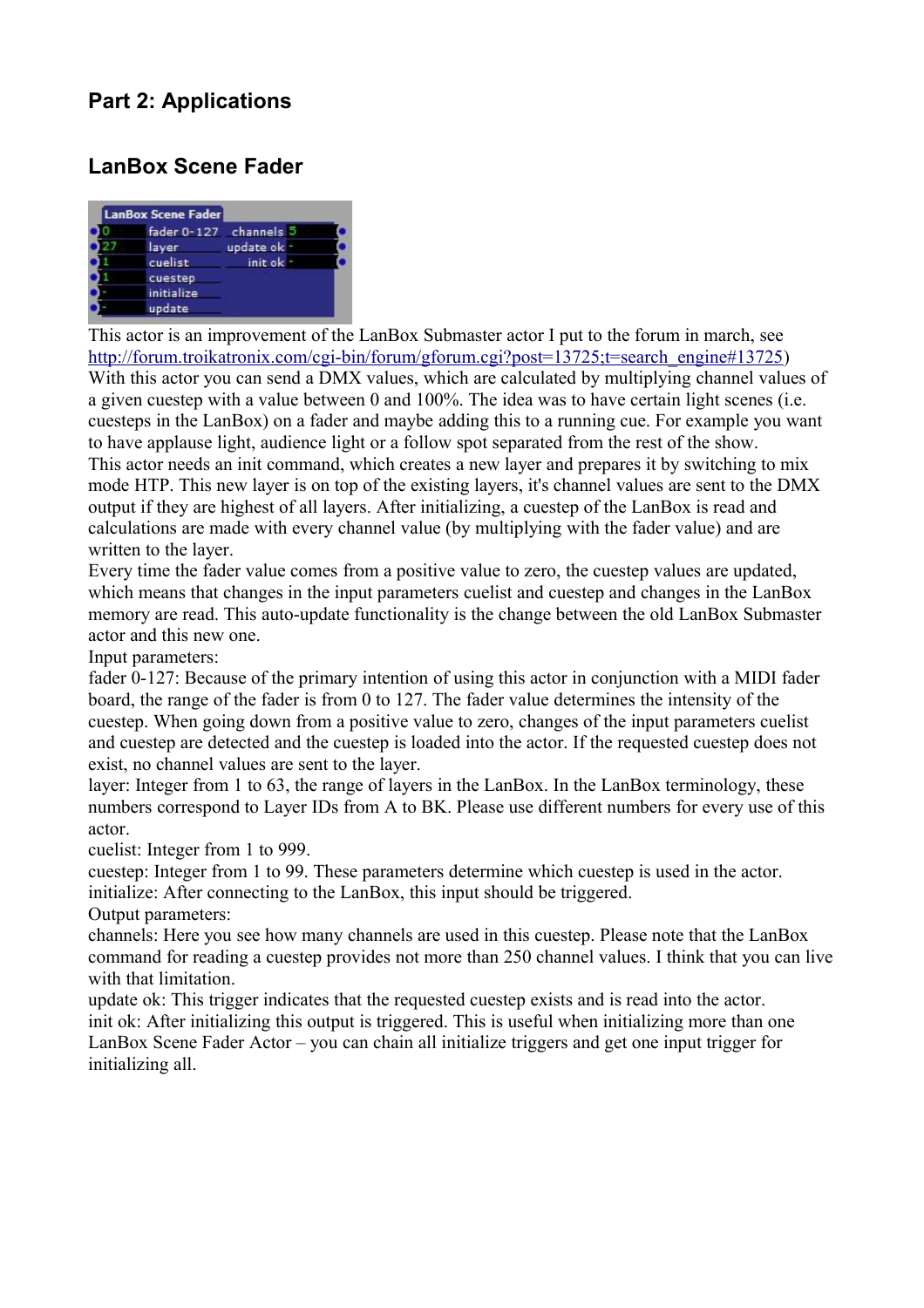# **LanBox Store Cuestep**

| trigger         | done               |                      |
|-----------------|--------------------|----------------------|
| cuelist         |                    | fade type cross fade |
| cuestep         |                    | fade time 00:00.00   |
| chan offset     | hold time for ever |                      |
| channels        |                    |                      |
| include zero    |                    |                      |
| use DMX in      |                    |                      |
| replace cuestep |                    |                      |
| fade type       |                    |                      |
| fade time       |                    |                      |
| hold time       |                    |                      |

The use of this actor is to store DMX values into a cuestep. The cuestep will be created if not existing. The parameters of a new cuestep are set by input values. The DMX values, which will be stored in the cuestep are either the actual DMX output values or the actual DMX input values. So you can store what you see as a cuestep or you can copy a step of another desk to a cuestep of the LanBox.

A cuelist in the LanBox consists of cuesteps, which are numbered consecutively from 1. So the actor includes comment-lines if there is a gap between the actual last and the new cuestep. Depending on the input parameter 'replace cuestep', the new cuestep will be inserted at the desired position or the actual channel values replace the channel values of the cuestep. In case of replacing the cuestep parameters remain unchanged. This makes sense when you have to make corrections in the light intensities. The fading parameters stay as they were set.

The step type of the cuestep has to be mentioned. In the LanBox a cuestep can have over 30 different step types. So a cuestep can be used not only to show a scene (which is step type 1) or declare a comment-line (which is step type 112). With other step types you can declare jump addresses or write MIDI or serial streams for example. The LanBox Store Cuestep actor only uses cuesteps with type 1 and 112. If a cuestep is stored with this actor the step type is set to 1.

### Input Parameters:

trigger: when activated, the copy process starts. Depending on the number of channels and the speed of the tcpip connection this may take a few seconds.

cuelist: integer value between 1 and 999. This is the cuelist number in the LanBox. If this cuelist does not exist, it will be created.

cuestep: integer value between 1 and 99. This is the number of the cuestep to be created, if not existing. Since a cuelist consists of a list of subsequent cuesteps, lines between the actual last cuestep of the list and the desired cuestep are filled up with comment-lines.

chan offset: integer value between 0 and 511. Defines the starting point of value read/write. A chan offset of 0 starts the process at DMX 1.

channels: integer value between 1 and 512. Defines the number of channels, which are stored/replaced in the new cuelist. The channels parameter is mainly responsible for the speed of the copy process.

include zero: Toggle with values on/off. If off, zero values of DMX channels are skipped in the copy process. if on, zero values of DMX channels are written to the cuestep.

use DMX in: Toggle with values on/off. If off, the actual DMX output will be stored as cuestep. If on, the incoming DMX values are stored as cuestep. Control the DMX setting in your LanBox, you find it in the LCedit software: Tools-Global settings-DMX.

replace cuestep: Toggle with values on/off. If on, the channel values of an existing cuestep will be replaced by the new values. If off, the new cuestep will be inserted at the desired line and the subsequent cuesteps change their number. This input parameter has no meaning when the cuestep is appended at the end of the cuelist. Please note: If 'replace cuestep ' is on, the cuestep parameters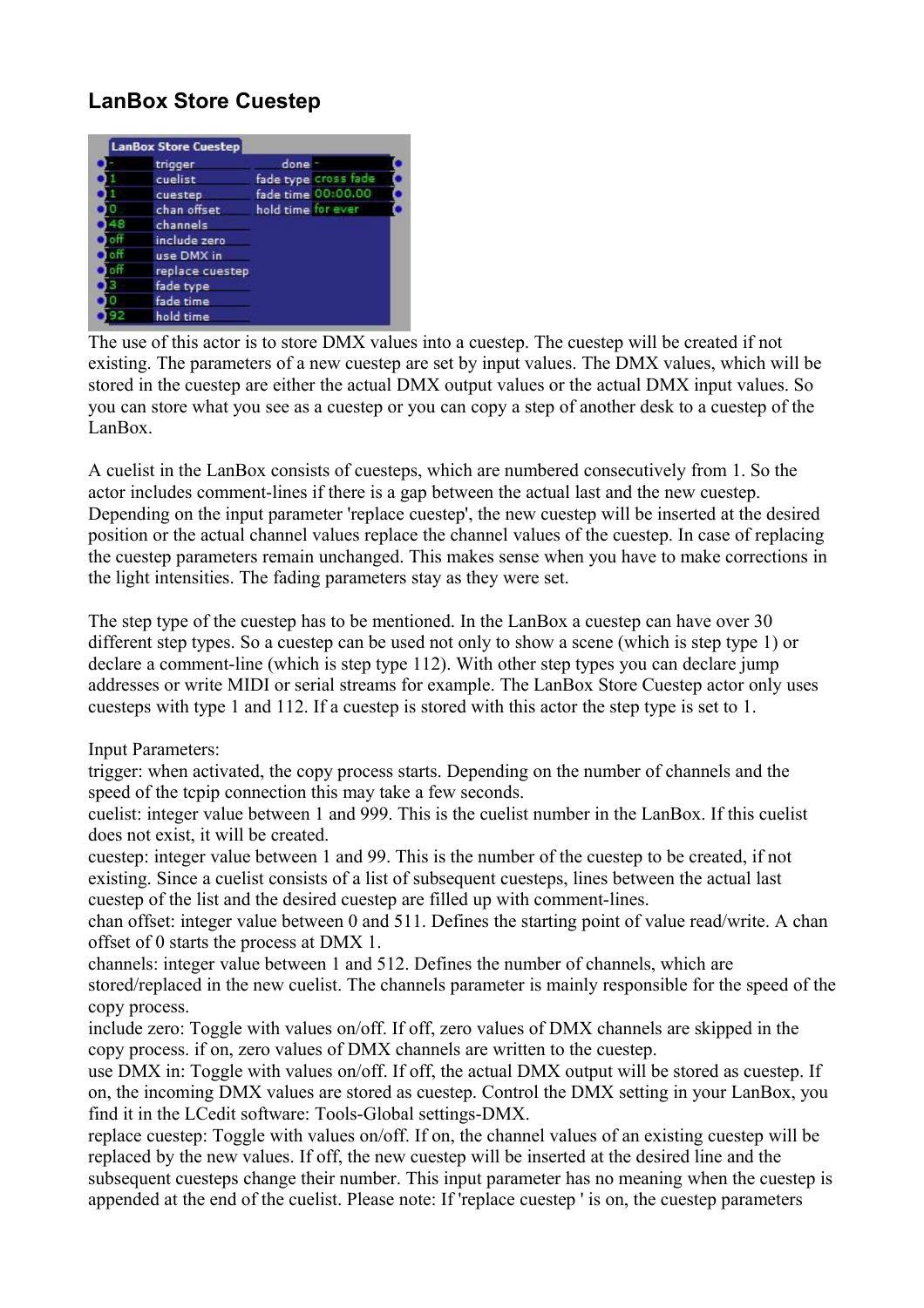remain unchanged.

fade type: integer between 1 and 7. There is a fade type table in the LanBox. You can see in the output parameter the meaning of every number translated to a String.

fade time: integer between 0 and 91. The fade time is encoded in a table, you can see the actual fade time in the output parameter as a string.

hold time: integer between 0 and 92. The translation from number to time is seen in the corresponding output parameter.

Output Parameters:

done: trigger at the end of the process.

fade type, fade time and hold time: These parameters are string translations of the corresponding input parameters.

### **LanBox Step Counter**



With this actor you get information about a cuelist: If the cuelist exists and of how many cuesteps it consists. This actor was necessary for programming the LanBox Store Cuestep actor, but it is useful by itself also.

Input parameters: cuelist: integer between 1 and 999. The cuelist to be investigated. trigger: sart the process.

Output parameters:

cuelist exist: 1 indicates that the cuelist exists. 0 indicates that the cuelist does not exist. cuesteps: the number of cuesteps (integer between 0 and 99). If the cuelist does not exist, the output is set to 0.

done: end trigger.

### **Part 3: Example**

In the example LanBox TCP basics.izz you find all these actors and a working light desk in a simple form: 24 channel faders, a 24 channel DMX monitor, a scene fader with rec-function and of course the control for the LanBox connestion.

| LanBox                  |              |
|-------------------------|--------------|
| 192.168.1.77 IP-Address |              |
|                         | 777 Password |
|                         | on Status    |
| connect                 |              |
| disconnect              |              |
|                         |              |

As you can see, you find inputs for IP-address and password. After a successful connection is established, the (Isadora) scene "advanced" is activated. This starts the lightdesk. To run the lightdesk, stay on the  $(Isadora)$  scene  $\Box$ global".

You can make a light scene using the channel faders. The DMX output monitor shows you percentage values of the channels. Of course you can also run the LCedit+ software and compare in